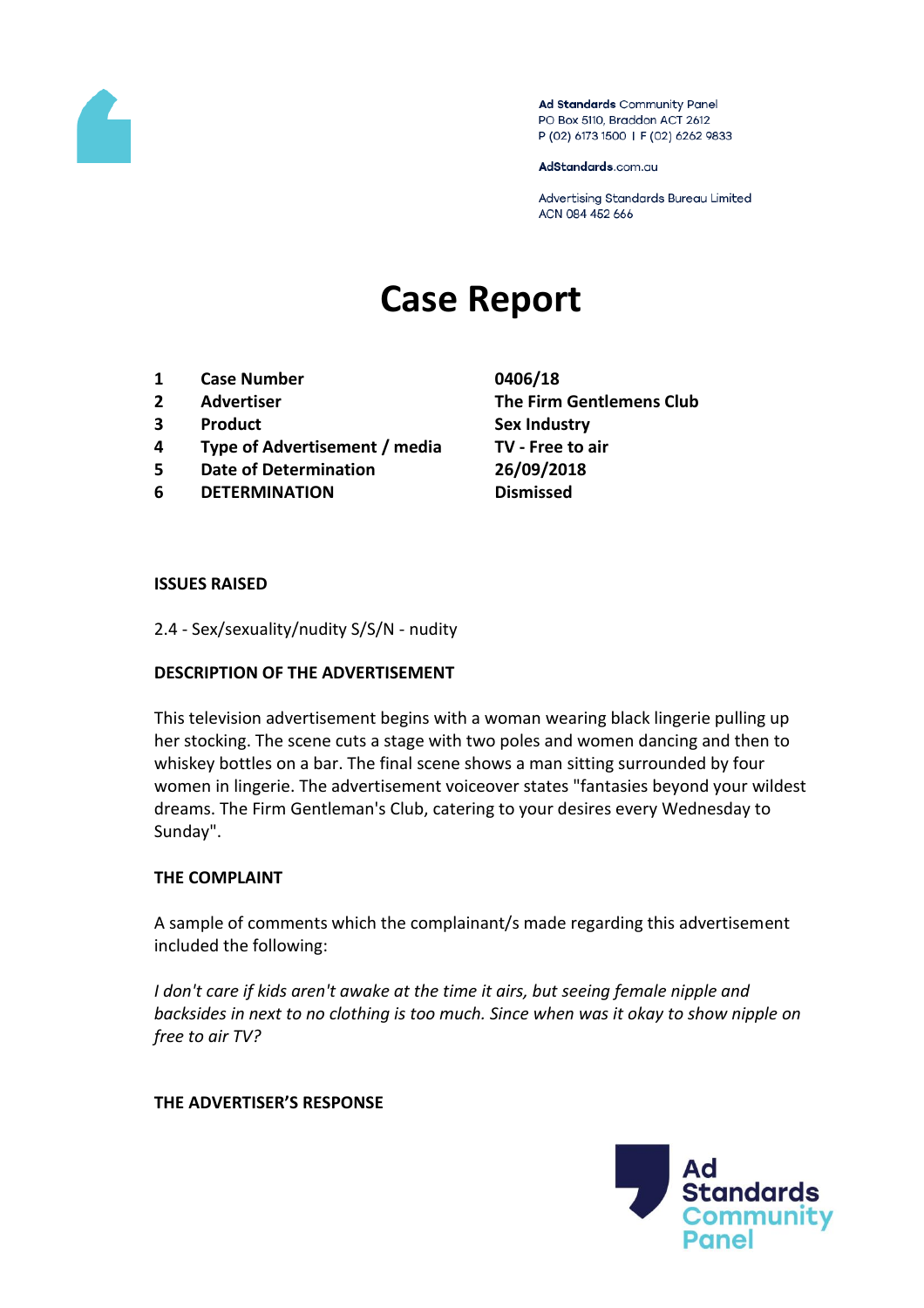

Comments which the advertiser made in response to the complainant/s regarding this advertisement include the following:

*To whom it may concern,*

*With my response to complaint 0406/18 I hereby supply the requested information.*

*If our television commercial breached any of the codes we would not have been granted Approval upon submission to CAD. We have also considered the MA15+ Mature Adult A Classification that was granted in relation to on air times and on the advice of our accredited advertising agency, it was mutually decided to follow the MA/S S classification, even though our club does not provide sex services or products of any kind.*

*The Firm ads are scheduled to be aired on Channel Ten from 11pm till late every second week and from 11:30pm every second week again on 7Mate.*

*At no time do I or anyone connected with The Firm, or the agency intentionally seek to promote sexual violence, discriminate or vilify any gender, at any time with our club's television commercial. We only wish to advertise our club in accordance with this state's broadcasting rules and regulations which we believe have been followed.*

## **THE DETERMINATION**

The Ad Standards Community Panel (the Panel) considered whether this advertisement breaches Section 2 of the AANA Code of Ethics (the Code).

The Panel noted the complainant's concern that the advertisement contains nudity.

The Panel viewed the advertisement and noted the advertiser's response.

The Panel considered the television advertisement depicts a woman wearing black lingerie pilling up her stockings, women pole dancing and a man sitting surrounded by four women.

The Panel considered whether the advertisement was in breach of Section 2.4 of the Code. Section 2.4 of the Code states: "Advertising or Marketing Communications shall treat sex, sexuality and nudity with sensitivity to the relevant audience".

The Panel noted that the television advertisement had been given an 'S' rating by CAD which means that the advertisement may only be broadcast within an MA viewing period, between the hours of 11.00pm and 5.00am on any day. The Panel noted the complainant indicated that the advertisement was viewed during this time.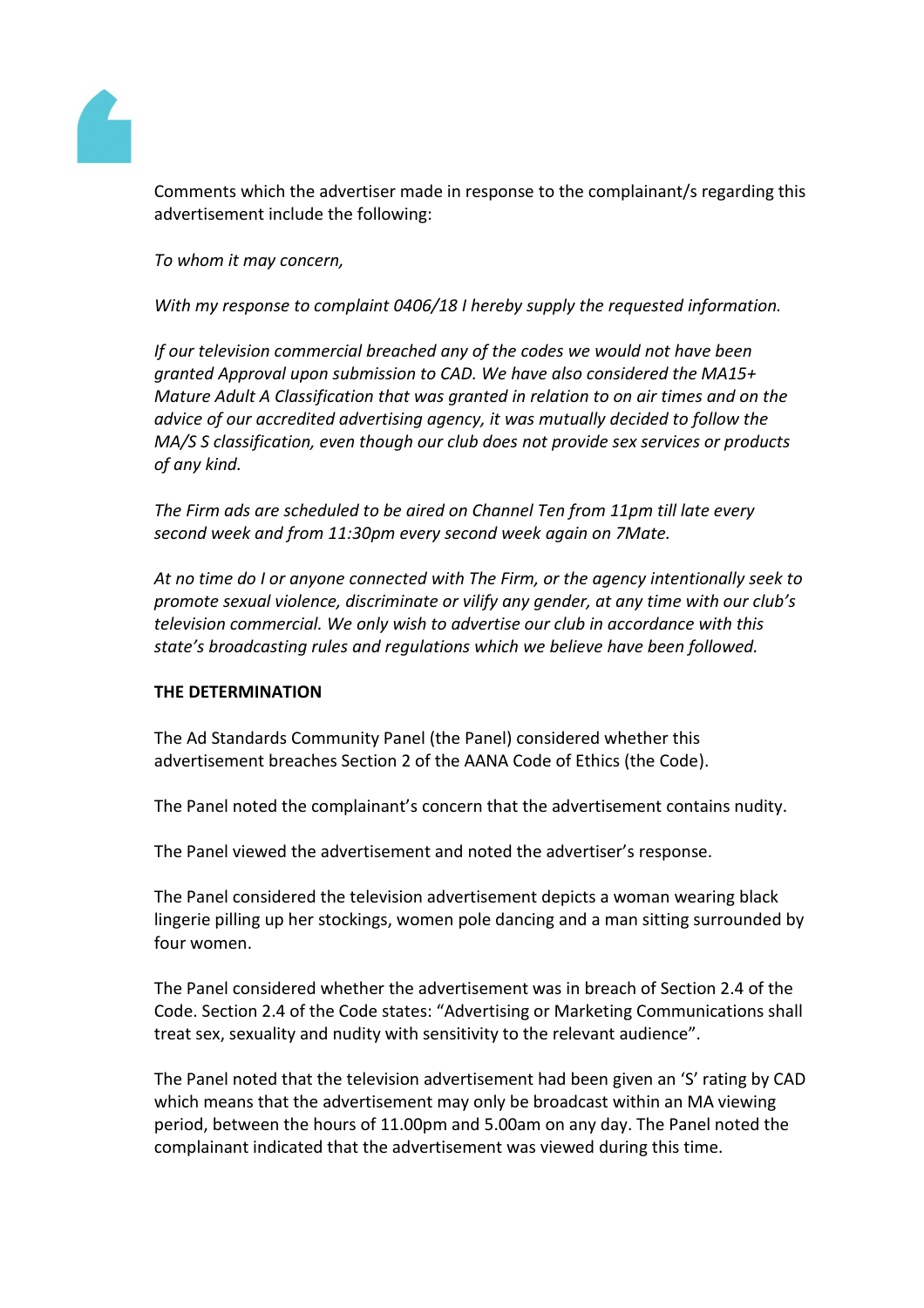

The Panel noted the complainants' concerns that the advertisement clearly depicts nipples, which is inappropriate for free-to-air television.

The Panel noted that in the opening scene of the advertisement the woman's nipples are clearly visible through her lingerie.

The Panel noted that the practice note for Section 2.4 of the Code provides that "Images which are not permitted are those which are highly sexually suggestive and inappropriate for the relevant audience…Images of nipples may be acceptable in advertisements for plastic surgery or art exhibits for example."

The Panel noted that it had previously found that advertisement which feature sexualised images of women where their nipples were visible were in breach of this Section of the Code, including cases 0307/17, 0345/18, 0346/17 and 0348/18 and 0369/18. However, the Panel noted that the relevant audience for each of theses cases was broad and would include children.

In the current advertisement, the Panel considered that the CAD rating of the advertisement ensured that the broadcast of the advertisement was restricted to an adult audience and was unlikely to be seen by children.

The Panel considered that the image of the woman in see-through lingerie was fleeting and was not the primary focus of the advertisement, and considered that this image was not inappropriate for an adult audience.

The Panel considered that the advertisement featured imagery that was relevant to the product being sold and did not contain explicit nudity or images of genitalia.

The Panel acknowledged that some members of the community would prefer for this type of business not to be advertised on free-to-air television, but considered that in the context of a business which is legally able to advertise their products, this advertisement did treat the issue of sex, sexuality and nudity with sensitivity to the relevant broad audience of an 'S' rated advertisement and did not breach Section 2.4 of the Code.

Finding that the advertisement did not breach any other section of the Code the Panel dismissed the complaints.